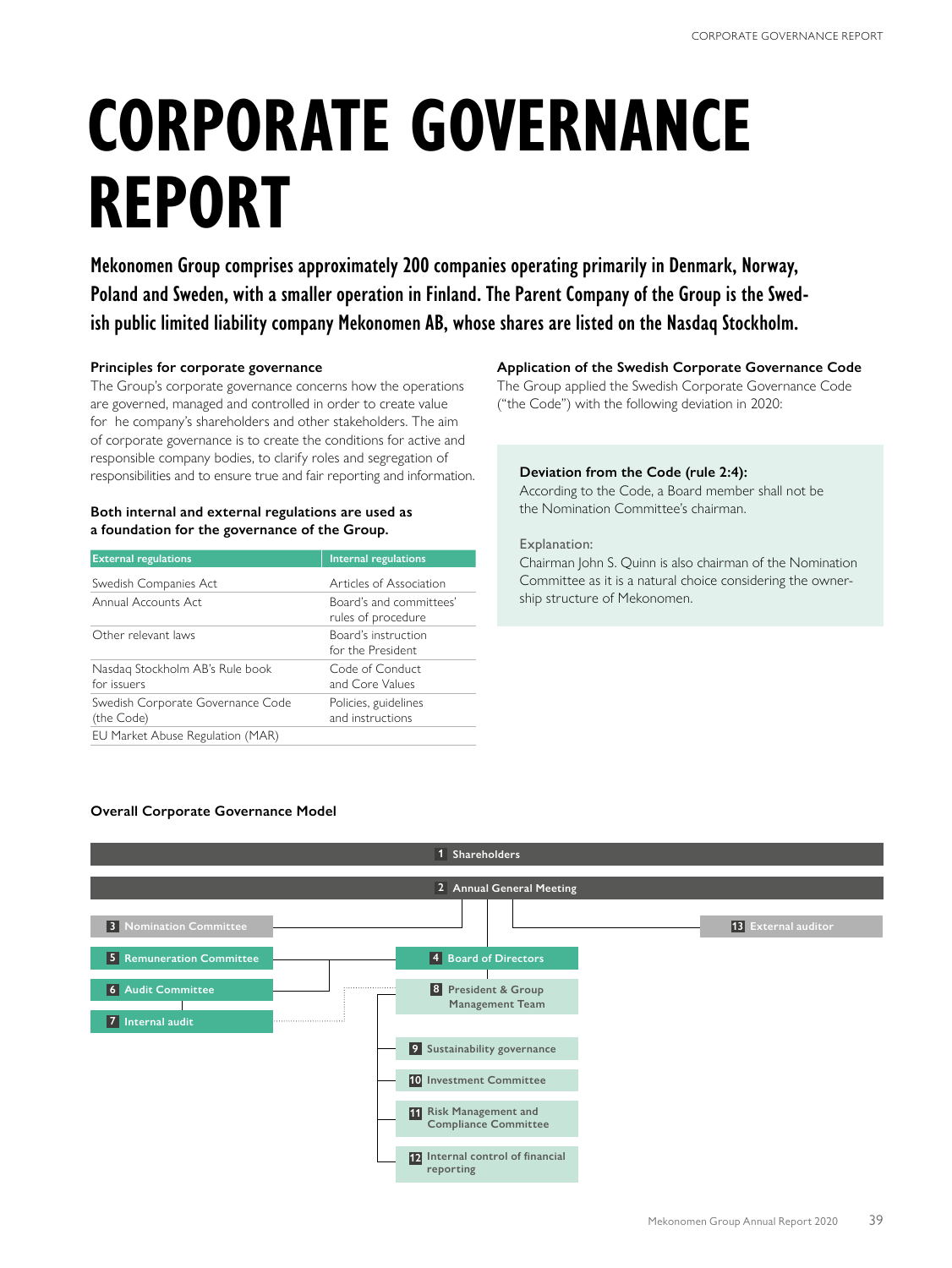# **1 Shareholders**

The Mekonomen share has been listed on the Nasdaq Stockholm, Mid Cap segment since May 29, 2000. Share capital amounted to SEK 141 on December 31, 2020, represented by 56,416,622 shares. At year-end, Mekonomen AB had 93,250 treasury shares. Treasury shares do not entitle the holder to dividends or votes. The total market value for the company on December 31, 2020 amounted to SEK 5.1 billion, based on the closing price of SEK 91.10. All shares (excluding treasury shares) provide the same voting rights and equal rights to the company's profit and capital. The company's Articles of Association do not include any restrictions on how many votes each shareholder can cast at a General Meeting.

The number of shareholders on December 31, 2020 was 11,728 (12,259). On the same date, the ten largest shareholders controlled 60.0 per cent (63.6) of the capital and voting rights, foreign owners accounted for 41.4 per cent (42.5) of the capital and voting rights.

Shareholders which directly or indirectly represent at least onetenth of the voting rights for all shares in Mekonomen are LKQ Corporation and subsidiaries, whose shareholding on December 31, 2020 amounted to 26.6 per cent (26.6). For further information on Mekonomen's shares and shareholders, see page 30.

# **2 General Meeting**

The Annual General Meeting is the company's highest governing body, at which every shareholder is entitled to participate. The Annual General Meeting is to be held within six months of the close of the financial year. The Annual General Meeting approves the income statement and balance sheet, the appropriation of the company's earnings, decides on discharge from liability, elects the Board of Directors and auditors, and approves fees, addresses other statutory matters as well as making decisions pertaining to proposals from the Board and shareholders. The company announces the date and location of the Annual General Meeting as soon as the Board has made its decision, but not later than in connection with the third-quarter report. Information pertaining to the location and time is available on the company's website. Shareholders that are registered in Euroclear's shareholders register on the record date and have registered participation in adequate time are entitled to participate in the Annual General Meeting and vote according to their shareholdings. All information concerning the company's meetings, such as registration, entitlement for items to be entered in the agenda in the notification and minutes, is available on the company's website, mekonomen.com.

It is the company's aim that the Annual General Meeting be a consummate body for shareholders, in accordance with the intentions of the Swedish Companies Act, which is why the objective is normally that the Board in its entirety, the representative of the Nomination Committee, the President and CEO, auditors and other members of the Group Management Team should be present at the Meeting. Regarding participation at the 2021 Annual General Meeting, the Board of Directors has decided to apply the Collegiate's special application regulations in connection with covid-19, which means that the meeting will be conducted via postal voting without physical participation.

#### Annual General Meeting 2020

The Annual General Meeting was held in Stockholm on May 7, 2020. The complete minutes of the Annual General Meeting are available on the company's website at mekonomen.com. Due to covid-19, the majority of participants at the 2020 AGM were not physically present and participated by postal voting. In brief, the Annual General Meeting resolved:

- to adopt the income statement and balance sheet, the consolidated income statement and the consolidated balance sheet
- to pay a dividend of SEK 0 per share to shareholders
- to discharge the members of the Board and the President from liability
- that the number of members of the Board elected by the Annual General Meeting be seven with no deputy members
- to pay total Board fees of SEK 2,885,000, of which SEK 620,000 relates to fees to the Chairman of the Board and SEK 400,000 relates to the Executive Vice Chairman, and also SEK 300,000 relates to fees to each of the other Board members elected by the Annual General Meeting who are not employed by the Group. Total board fees also includes fees to members of the Board's committees, paid as follows: SEK 120,000 to the Chairman of the Audit Committee, SEK 50,000 to each of the other members of the Audit Committee, SEK 45,000 to the Chairman of the Remuneration Committee and SEK 25,000 to each of the other members of the Remuneration Committee
- to re-elect John S. Quinn as the Chairman of the Board
- to re-elect Board members John S. Quinn, Helena Skåntorp, Eivor Andersson, Kenny Bräck, Joseph M. Holsten, Magnus Håkansson and Arja Taaveniku
- to re-elect the auditing firm of PricewaterhouseCoopers AB as the company's auditor for the period until the close of the 2021 Annual General Meeting
- to adopt the Board's proposals for guidelines regarding remuneration of senior executives
- to adopt the Board's proposal to establish a long-term incentive programme (LTIP 2020) and in conjunction with this to authorize the Board to decide on acquisition of own shares and transfer of own shares
- to adopt the Board's proposals concerning employees' acquisition of shares in subsidiaries
- to adopt authorization for the Board, for the period until the next Annual General Meeting, on one or more occasions, with or without preferential rights for shareholders, to make decisions on new share issues of not more than 5,641,662 shares.

#### **3 Nomination Committee**

In accordance with the guidelines established at the Annual General Meeting on May 7, 2020, Mekonomen Group has established a Nomination Committee comprising four members. The largest shareholders of the company were contacted by the company's Board based on the list of registered shareholders on August 31, 2020 as provided by Euroclear Sweden AB.

The Nomination Committee for the 2021 Annual General Meeting is comprised of John S. Quinn, LKQ Corporation, Arne Lööw, Fjärde AP-Fonden, Kristian Åkesson, Didner & Gerge Fonder AB and Caroline Sjösten, Swedbank Robur Fonder AB. In accordance with the guidelines, John S. Quinn has been appointed the Chairman of the Nomination Committee (deviation from the Code (rule 2:4). Mekonomen's Board member, Helena Skåntorp, was co-opted to the Nomination Committee. Fees are not paid to members of the Nomination Committee.

In accordance with the Swedish Corporate Governance Code, the Nomination Committee is to have at least three members, one of whom is to be appointed Chairman. The majority of these members are to be independent in relation to the company and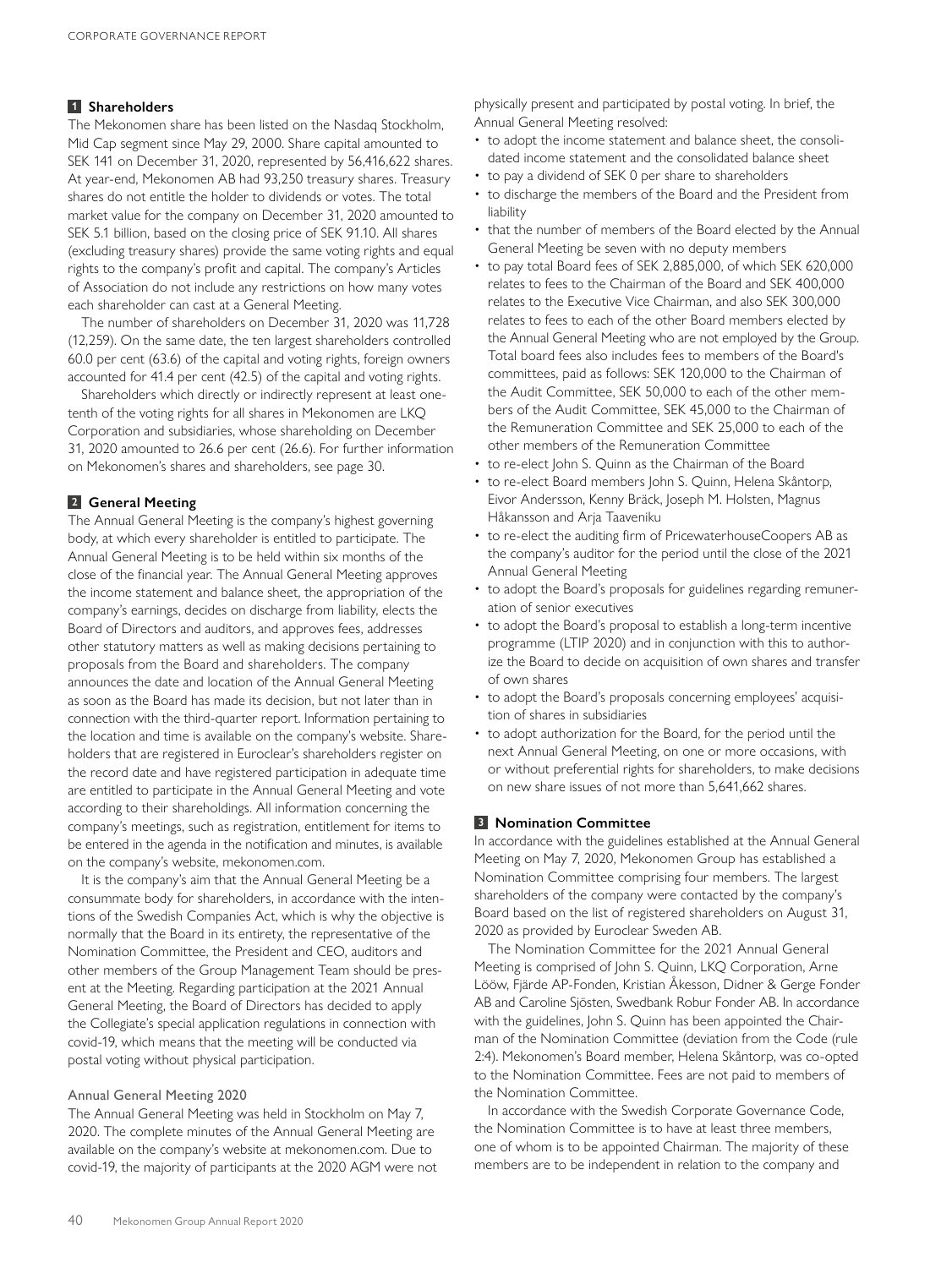company management and at least one of the Nomination Committee members is to be independent in relation to the company's largest shareholders in terms of the number of votes. Mekonomen Group's Nomination Committee comprises four members, all of whom are deemed to be independent in relation to the company and company management. Mekonomen Group's Nomination Committee also meets other independence requirements.

The Nomination Committee's task is to present proposes to the Annual General Meeting concerning:

- number of Board members and deputy Board members,
- the election of the Chairman of the Board and other members of the company's Board of Directors,
- Board fees and any remuneration for committee work,
- the election and remuneration of auditors, and
- any changes to the instructions for the Nomination Committee.

#### **Annual General Meeting 2021**

The Annual General Meeting will be held on May 7, 2021. Participation is by postal voting; read more in the notice of the Annual General Meeting on www.mekonomen.com.

In conjunction with its task, the Nominating Committee is to perform the duties incumbent on nomination committees in accordance with the Swedish Corporate Governance Code, and at the request of the Nomination Committee, the company is to provide human resources, such as a secretary function for the Committee, to facilitate its work. If necessary, the company is also to pay reasonable costs for external consultants deemed necessary by the Nomination Committee for it to perform its duties.

Mekonomen Group has not established any specific age limit for Board members or time limits pertaining to the length of time Board members may sit on the Board. Auditors are elected annually when the matter is submitted to the Annual General Meeting.

#### **4 Board of Directors**

#### Size and composition

According to the Articles of Association, the Board of Directors is to comprise three to seven members and not more than three deputy members. The company's Articles of Association have no specific provisions relating to the appointment and discharge of Board members or amendments to the Articles of Association. The Board of Directors is to be elected annually at the Annual General Meeting. The Board of Directors shall consist of a well overall mix of the competencies that are important to govern the company's strategic work in a responsible and successful manner.

#### **Overview of all points on the Board's agenda in 2020\***



At each ordinary Board meeting, the Group's position and performance and the outlook for the future were discussed.

**Extra Board meetings in 2020:** 17/3 (covid-19), 30/3 (data breach, covid-19), 7/4 (data breach, covid-19, financing issues), 15/4 (data breach, covid-19, financing issues), 28/4 (data breach, covid-19, financing issues), 15/5 (covid-19, financing issues), 20/5 (covid-19, financing issues), 9/6 (covid-19, financing issues)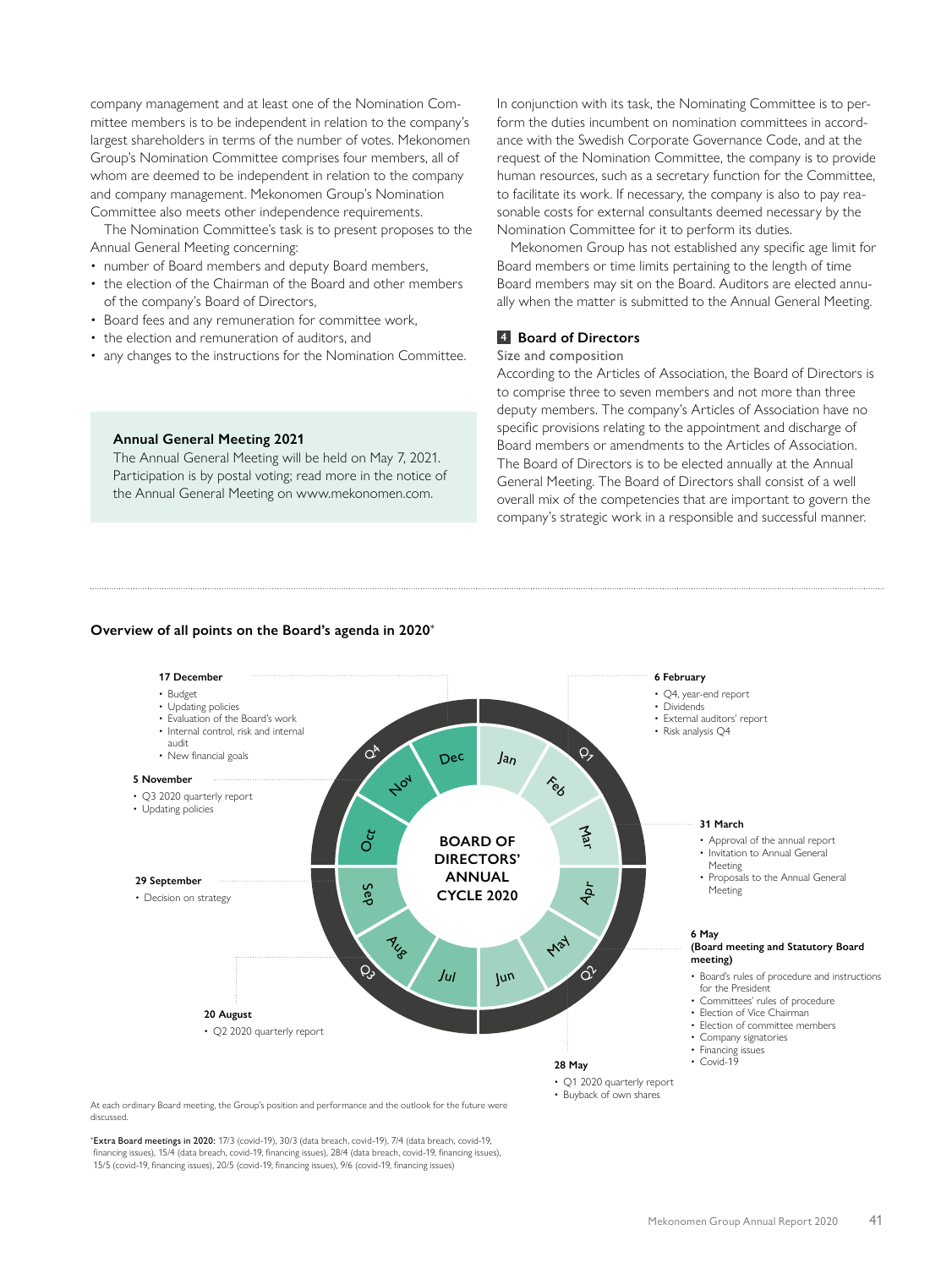Examples of such competencies include knowledge of retailing, the automotive industry, corporate governance, compliance to rules and regulations, financing and financial analysis as well as remuneration issues. Previous Board experience is another important competency.

#### Board members

In the opinion of the Nomination Committee, the Board has a suitable composition considering the company's operations, financial position, stage of development and circumstances otherwise. An important starting point for the proposal of Board members was that the Board's composition should reflect and provide space for the different knowledge and experience that the company's strategic development and governance may demand. The company has a diversity policy for the Group that includes the company's Board and management. The company's diversity policy, which was prepared in accordance with the Code's rule 4.1, aims to achieve an even distribution of people in the company in terms of age, gender, education and professional background. The diversity policy forms the basis of the Nomination Committee's proposal to the Board at the 2021 Annual General Meeting.

#### Chairman

The Chairman of the Board, John S. Quinn, is not employed by the company and does not have any assignments with the company beyond his chairmanship. It is the opinion of the Board that John S. Quinn ensures that the Board conducts its assignments efficiently and also fulfils its duties in accordance with applicable laws and regulations.

#### The Board's working procedures

The Board is responsible for the company's organization and management and is to also make decisions pertaining to strategic issues. During 2020, the Board held 18 meetings (10), of which 2 were independent. The minutes of the meetings were recorded by the Board's secretary, who is the Group's Director of Legal Affairs and Sustainability or by the Group´s CFO. As in previous years, for matters which present a risk of a conflict of interest, independent board meetings have been held in which the Board members representing LKQ Cooperation did not participate, and classified minutes have been recorded for these specific matters.

Relevant meeting documentation was sent to all members prior to each meeting, which were then held in accordance with the approved agenda. On occasions, other senior executives participated in Board Meetings in a reporting capacity, as necessary. No dissenting opinions to be recorded in the minutes were expressed at any of the meetings during the year. The Board meetings during the year addressed the fixed items of each meeting agenda, such as the year-end financial statement including establishment of dividends, interim reports, budgets, strategies, business situation, financial reporting, investments and market development.

#### Duties of the Board of Directors

The Board is responsible for ensuring that the company has good internal control in order to protect the owners' investment and the company's assets. In accordance with the requirements of the Code, the Board's aim was to devote particular attention to establishing overall goals for the operations and decide on strategies by which to achieve these goals and to continuously evaluate the operating management, with the aim of ensuring the company's governance, management and control. The Board is responsible for ensuring that suitable systems are in place for the monitoring and control of the company's operations and the risks to the company associated with its operations, that control is implemented of compliance with laws, internal guidelines and other regulations and that the provision of external information is open, objective and relevant. The Board reviews all quarterly reports and the annual report before these are published. The Audit Committee reports to the Board on matters of internal control, including matters for decision. Minutes from the Audit Committee's meetings are available to the Board members. The tasks of the Board also include establishing necessary guidelines for the company's conduct in society with the aim of securing its long-term value-creating ability.

There are written instructions that regulate the internal rules of procedure in the Board and the distribution of assignments between the Board and the President and the CEO, and for the reporting process. The instructions are reviewed annually and are primarily: the rules of procedure for the Board's work, instructions for the President and authorization regulations.

The Board evaluates its work every year and it is the duty of the Chairman of the Board to ensure that evaluation is performed. In 2020, the Chairman organized a written questionnaire for all Board members. The collective opinion based on the 2020 evaluation is that the Board's work functioned well and that the Board fulfilled the Code's requirements regarding assignment of the Board.

# Board Committees

The Board has established a Remuneration Committee and an Audit Committee. The Committees' work mainly comprises preparing issues and providing consultation, although the Board can delegate authority to make decisions in specific cases. The members and Chairmen of the Committees are appointed at the statutory Board meeting held directly after the election of Board members.

#### **Board remuneration and attendance**

|                   | Total remu-<br>neration, SEK | Attend-<br>ance at<br><b>Board</b><br>meetings | Attendance<br>at independ-<br>ent Board<br>meetings | Attendance<br>at Audit<br>Committee<br>meetings | Attendance at<br>Remuneration<br>Committee<br>meetings |
|-------------------|------------------------------|------------------------------------------------|-----------------------------------------------------|-------------------------------------------------|--------------------------------------------------------|
| John S. Quinn     | 695,000                      | 16/16                                          |                                                     | 4/4                                             | 5/5                                                    |
| Helena Skåntorp   | 520,000                      | 16/16                                          | 2/2                                                 | 4/4                                             |                                                        |
| Fivor Andersson   | 345,000                      | 16/16                                          | 7/7                                                 |                                                 | 5/5                                                    |
| Kenny Bräck       | 300,000                      | 13/16                                          | 7/2                                                 |                                                 |                                                        |
| Joseph M. Holsten | 350,000                      | 13/16                                          |                                                     | 4/4                                             |                                                        |
| Magnus Håkansson  | 350,000                      | 16/16                                          | 7/7                                                 | 4/4                                             |                                                        |
| Arja Taaveniku    | 325,000                      | 16/16                                          | 7/2                                                 |                                                 | 5/5                                                    |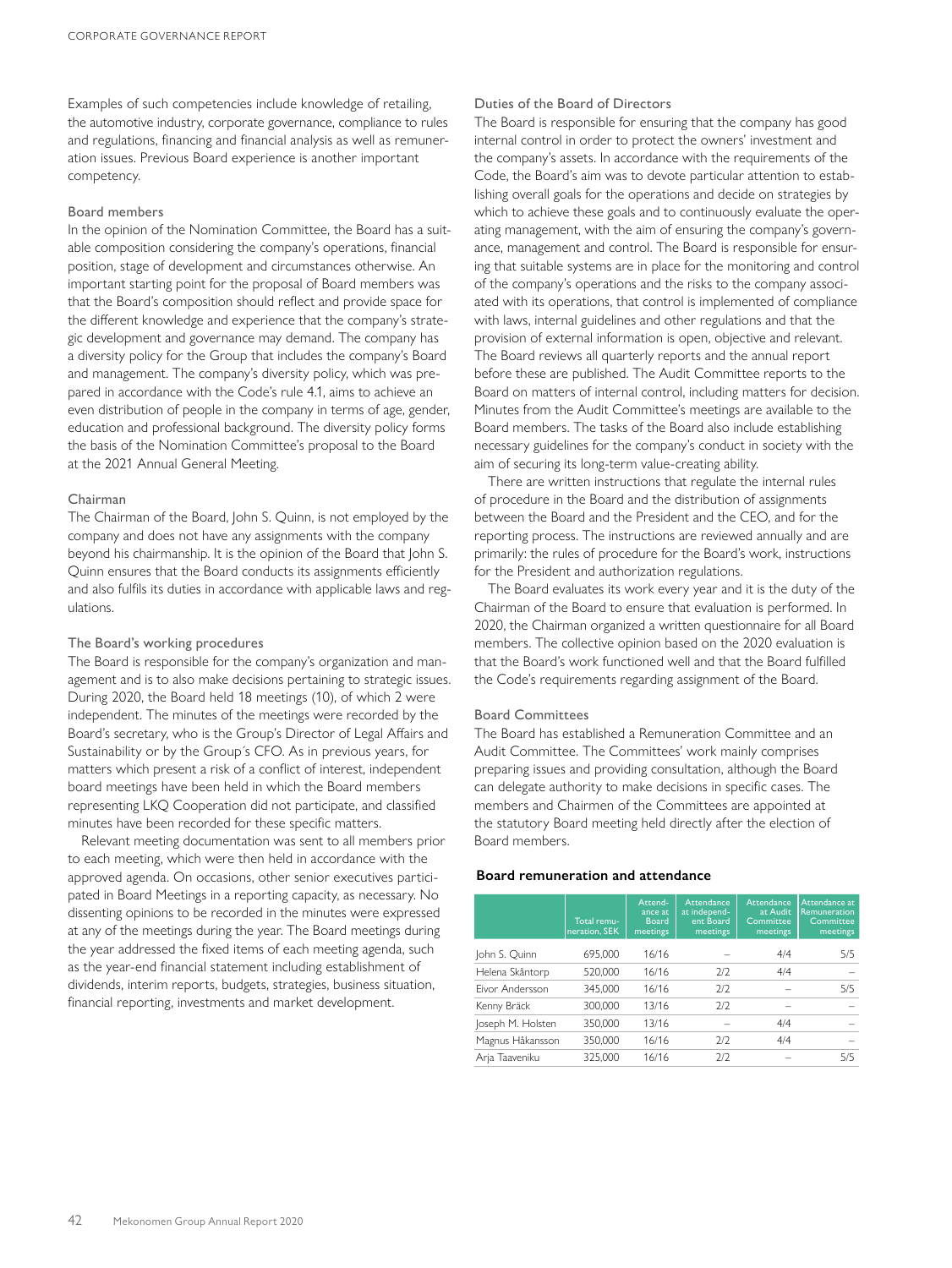# **5 Remuneration Committee**

The Remuneration Committee's tasks are documented in the rules of procedure for the Remuneration Committee, which are annually approved by the Board of Directors. The work of the Remuneration Committee is based on resolutions by the Annual General Meeting pertaining to guidelines for remuneration of senior executives.

- The Committee discuss, decide on and present recommendations on the salaries, other employment terms and incentive programmes for the company management. However, the Board in its entirety determines the remuneration and other employment terms for the President and CEO.
- An important issue for the committee during the year has been to address the new remuneration report.

In 2020, the Remuneration Committee consisted of board members Eivor Andersson (Chairman), John S. Quinn and Arja Taaveniku.

During 2020 the Remuneration Committee held five meetings. The respective member's participation is presented in the table on page 42. In addition, the company's President and CEO Pehr Oscarson has been present at five meetings and the company's CFO has been the committee's secretary during five meetings.

# **6 Audit Committee**

The Audit Committee's tasks are documented in the rules of procedure for the Audit Committee, which are annually approved by the Board of Directors. The committee monitors the efficiency of the internal control regarding the financial reporting presented by the management with any shortcomings and improvement measures.

- The Audit Committee monitors the financial reporting and ensures its reliability. They monitor the internal and external audit process, as well as the external auditor's impartiality and independence towards the company, including the extent to which the auditor provides the company services other than auditing.
- The Audit Committee's duties include a risk review regarding the Group's risks regarding the market and competitors, operational risks and financial risks.
- With regard to financial reporting, the Audit Committee has a special responsibility to monitor the effectiveness of the company's internal control.
- The Audit Committee annually evaluates its own work, as well as the work of the external and internal auditors. In addition, the Audit Committee recommends proposals on external auditors and the remuneration of the auditors for the upcoming year to the Nomination Committee.

In 2020, the Audit Committee consisted of Helena Skåntorp (Chairman), Joseph M. Holsten, Magnus Håkansson and John S. Quinn. The Audit Committee held four meetings in 2020. The respective member's participation is presented in the table on page 42. The Group's external auditors, the CFO, the Head of Risk Management and Internal Audit as well as the Head of Accounting participated at the meetings. The Head of Accounting was the secretary of the committee.

# **7 Internal audit**

Internal Audit is an independent function that provides security for the Board and management. Internal Audit examines different processes and procedures, gives the Board and management a balanced picture of the current situation and proposes improvement measures. This is done by evaluating and proposing improvement in such areas as risk management, compliance with policies and efficiency in the internal control over the financial reporting. The function works throughout the Group. The results of audits carried out are reported to the Audit Committee, the CEO and the CFO and information is provided to management in each business area and other units where relevant.

For a number of years, Mekonomen Group has hired the auditing firm Deloitte to conduct the internal audit in the Group. In 2020 the firm also carried out an audit of the implementation of the AX business system, which has been implemented in units within Mekonomen Sweden. In 2020, the Board decided to choose EY as a new partner for the internal audit. During the autumn, EY carried out an audit of the work initiated during the year to establish a new control framework and governance model for cybersecurity. The Group´s Head of Risk and Internal Audit is responsible for Internal Audit, who reports to the Chairman of the Audit Committee in this function.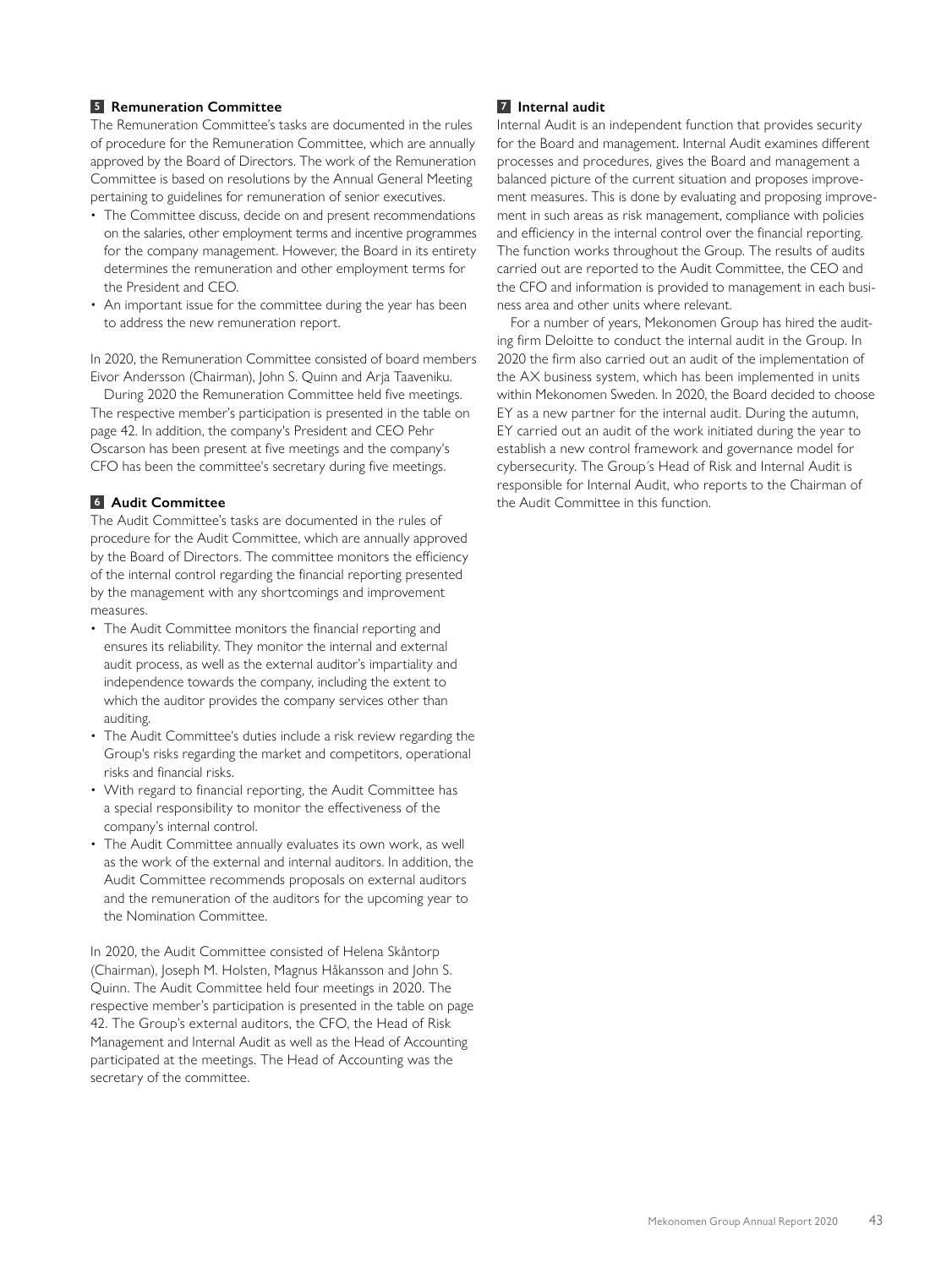# **BOARD OF DIRECTORS**

| John S. Quinn <sup>1)</sup>                                                                                                                                                                                                                                                                           | Helena Skåntorp                                                                                                                                                                                                                                 | <b>Eivor Andersson</b>                                                                                                                                                                                                                     | Kenny Bräck                                                                                                                        | Joseph M. Holsten                                                                                                                                                                                                                                                    | Magnus Håkansson                                                                                                                                                                                        | Arja Taaveniku                                                                                                                                                                                                              |
|-------------------------------------------------------------------------------------------------------------------------------------------------------------------------------------------------------------------------------------------------------------------------------------------------------|-------------------------------------------------------------------------------------------------------------------------------------------------------------------------------------------------------------------------------------------------|--------------------------------------------------------------------------------------------------------------------------------------------------------------------------------------------------------------------------------------------|------------------------------------------------------------------------------------------------------------------------------------|----------------------------------------------------------------------------------------------------------------------------------------------------------------------------------------------------------------------------------------------------------------------|---------------------------------------------------------------------------------------------------------------------------------------------------------------------------------------------------------|-----------------------------------------------------------------------------------------------------------------------------------------------------------------------------------------------------------------------------|
| Chairman of the Board.<br>Member of Mekonomen's<br>Remuneration<br>Committee.                                                                                                                                                                                                                         | Executive Vice Chairman.<br>Chairman of<br>Mekonomen's<br>Audit Committee.                                                                                                                                                                      | Board member. Chair-<br>man of Mekonomen's<br>Remuneration<br>Committee.                                                                                                                                                                   | Board member.                                                                                                                      | Board member.<br>Member of<br>Mekonomen's<br>Audit Committee.                                                                                                                                                                                                        | Board member.<br>Member of<br>Mekonomen's<br>Audit Committee.                                                                                                                                           | Board member.<br>Member of Mekonomen's<br>Remuneration<br>Committee.                                                                                                                                                        |
| Education                                                                                                                                                                                                                                                                                             |                                                                                                                                                                                                                                                 |                                                                                                                                                                                                                                            |                                                                                                                                    |                                                                                                                                                                                                                                                                      |                                                                                                                                                                                                         |                                                                                                                                                                                                                             |
| MBA, Bachelor of<br>Business Administration.<br>Chartered Professional<br>Accountant.                                                                                                                                                                                                                 | Graduate in Business<br>Administration.<br>Stockholm University.                                                                                                                                                                                | Marketing Economist,<br>IHM Business School.<br>Stockholm.                                                                                                                                                                                 | Upper secondary school<br>education.                                                                                               | MBA, BA and<br>Authorized Public<br>Accountant.                                                                                                                                                                                                                      | Graduate in Business<br>Administration. Stock-<br>holm School of Econom-<br>ics, and holds a Master of<br>Science in Management,<br>MIT Sloan School.                                                   | Executive MBA,<br>Stockholm School of<br>Economics.                                                                                                                                                                         |
| Elected in                                                                                                                                                                                                                                                                                            |                                                                                                                                                                                                                                                 |                                                                                                                                                                                                                                            |                                                                                                                                    |                                                                                                                                                                                                                                                                      |                                                                                                                                                                                                         |                                                                                                                                                                                                                             |
| 2017                                                                                                                                                                                                                                                                                                  | 2004                                                                                                                                                                                                                                            | 2018                                                                                                                                                                                                                                       | 2007                                                                                                                               | 2017                                                                                                                                                                                                                                                                 | 2017                                                                                                                                                                                                    | 2019                                                                                                                                                                                                                        |
| Born                                                                                                                                                                                                                                                                                                  |                                                                                                                                                                                                                                                 |                                                                                                                                                                                                                                            |                                                                                                                                    |                                                                                                                                                                                                                                                                      |                                                                                                                                                                                                         |                                                                                                                                                                                                                             |
| 1958                                                                                                                                                                                                                                                                                                  | 1960                                                                                                                                                                                                                                            | 1961                                                                                                                                                                                                                                       | 1966                                                                                                                               | 1952                                                                                                                                                                                                                                                                 | 1963                                                                                                                                                                                                    | 1968                                                                                                                                                                                                                        |
| Position and Board assignments                                                                                                                                                                                                                                                                        |                                                                                                                                                                                                                                                 |                                                                                                                                                                                                                                            |                                                                                                                                    |                                                                                                                                                                                                                                                                      |                                                                                                                                                                                                         |                                                                                                                                                                                                                             |
| Executive Strategic Advi-<br>sor, LKQ Corporation,<br>Board member of the<br>Supervisory Board, ATR<br>International.                                                                                                                                                                                 | Chairman of the Board<br>in Plint Holding AB and<br>Ljung & Slöberg AB.<br>Member of the Board of<br>ByggPartner i Dalarna<br>Holding AB and Cellink<br>AB. Chairman of the<br>board and co-founder<br>of Nielstorp AB and<br>Skåntorp & Co AB. | Chairman of the Board<br>of SkiStar Aktiebolag<br>(publ) and Svanudden<br>AB. Member of the<br>Boards of AB Svenska<br>Spel.                                                                                                               | Test and Development<br>Driver for McLaren<br>Automotive. Minority<br>owner and Board mem-<br>ber of Motorsport Auc-<br>tions Ltd. | Chairman of the Board<br>of LKO Corporation.<br>Member of the Board<br>of Covanta Holding<br>Corporation.                                                                                                                                                            | CEO of MediaMarkt<br>Sverige AB. Chairman of<br>the Board of Tenant &<br>Partner Group AB, GS1<br>Sweden AB and Impande<br>Foundation Sweden.                                                           | Chairman of the Board<br>of Svenska Handels-<br>fastigheter AB. Member<br>of the Board of Handels-<br>banken and Nobia AB.                                                                                                  |
| Work experience                                                                                                                                                                                                                                                                                       |                                                                                                                                                                                                                                                 |                                                                                                                                                                                                                                            |                                                                                                                                    |                                                                                                                                                                                                                                                                      |                                                                                                                                                                                                         |                                                                                                                                                                                                                             |
| CEO of LKQ Europe, EVP<br>and CFO of LKQ Corpo-<br>ration. Senior Vice Presi-<br>dent, CFO and Treasurer<br>of Casella Waste Systems,<br>Inc., Senior Vice President<br>of Finance at Allied Waste<br>Industries, Inc. and several<br>financial and operating<br>roles at Waste Manage-<br>ment, Inc. | President and CEO of<br>Lernia AB. President and<br>CEO of SBC Sveriges<br>BostadsrättsCentrum<br>AB, President and CEO<br>of Jarowskij, CFO of Arla,<br>and Authorized Public<br>Accountant at Öhrlings/<br>PwC.                               | CEO of TUI Nordic<br>(2014-2017), President<br>of Coop Marknad AB<br>(2011) and President of<br>Ving Sverige AB/ Thomas<br>Cook Sweden (2003-<br>2010), as well as many<br>years of experience from<br>Board work in Swedish<br>companies. | Former professional<br>racing driver.                                                                                              | President and CEO of<br>LKQ Corporation. Active<br>for 17 years in the U.S.<br>and international opera-<br>tions of Waste Manage-<br>ment, Inc., most recently<br>as Executive Vice Presi-<br>dent and COO. Prior to<br>that auditor at a public<br>accounting firm. | CEO of RNB Retail &<br>Brands AB, CEO of<br>Expert Sverige AB, CFO<br>of KF Group and Con-<br>sultant at McKinsey &<br>Co. Chairman of the<br>Board of RNB Retail<br>and Brands AB (publ)<br>2010-2011. | Chief Offer and Supply<br>Chain Officer and mem-<br>ber of Group Manage-<br>ment Team of Kingfisher<br>Plc (UK), President of<br>Ikano Group in Luxem-<br>bourg and senior posi-<br>tions in IKEA Group<br>internationally. |
| Own shareholdings and shareholdings of related parties                                                                                                                                                                                                                                                |                                                                                                                                                                                                                                                 |                                                                                                                                                                                                                                            |                                                                                                                                    |                                                                                                                                                                                                                                                                      |                                                                                                                                                                                                         |                                                                                                                                                                                                                             |
| None                                                                                                                                                                                                                                                                                                  | 3.142                                                                                                                                                                                                                                           | None                                                                                                                                                                                                                                       | 1,571                                                                                                                              | None                                                                                                                                                                                                                                                                 | None                                                                                                                                                                                                    | None                                                                                                                                                                                                                        |
| Independent of the company/company management                                                                                                                                                                                                                                                         |                                                                                                                                                                                                                                                 |                                                                                                                                                                                                                                            |                                                                                                                                    |                                                                                                                                                                                                                                                                      |                                                                                                                                                                                                         |                                                                                                                                                                                                                             |
| Yes                                                                                                                                                                                                                                                                                                   | Yes                                                                                                                                                                                                                                             | Yes                                                                                                                                                                                                                                        | Yes                                                                                                                                | Yes                                                                                                                                                                                                                                                                  | Yes                                                                                                                                                                                                     | Yes                                                                                                                                                                                                                         |
| Independent of major shareholders                                                                                                                                                                                                                                                                     |                                                                                                                                                                                                                                                 |                                                                                                                                                                                                                                            |                                                                                                                                    |                                                                                                                                                                                                                                                                      |                                                                                                                                                                                                         |                                                                                                                                                                                                                             |
| No, dependent in<br>relation to major share-<br>holders of the company.                                                                                                                                                                                                                               | Yes                                                                                                                                                                                                                                             | Yes                                                                                                                                                                                                                                        | Yes                                                                                                                                | No, dependent in<br>relation to major share-<br>holders of the company.                                                                                                                                                                                              | Yes                                                                                                                                                                                                     | Yes                                                                                                                                                                                                                         |

1. Mekonomen's Nomination Committee intends to propose Robert M. Hanser as the new Chairman of the<br>Board of Mekonomen AB to the 2021 Annual General Meeting, which was announced on December 3, 2020.<br>John S. Quinn, the curre decline re-election at the next Annual General Meeting.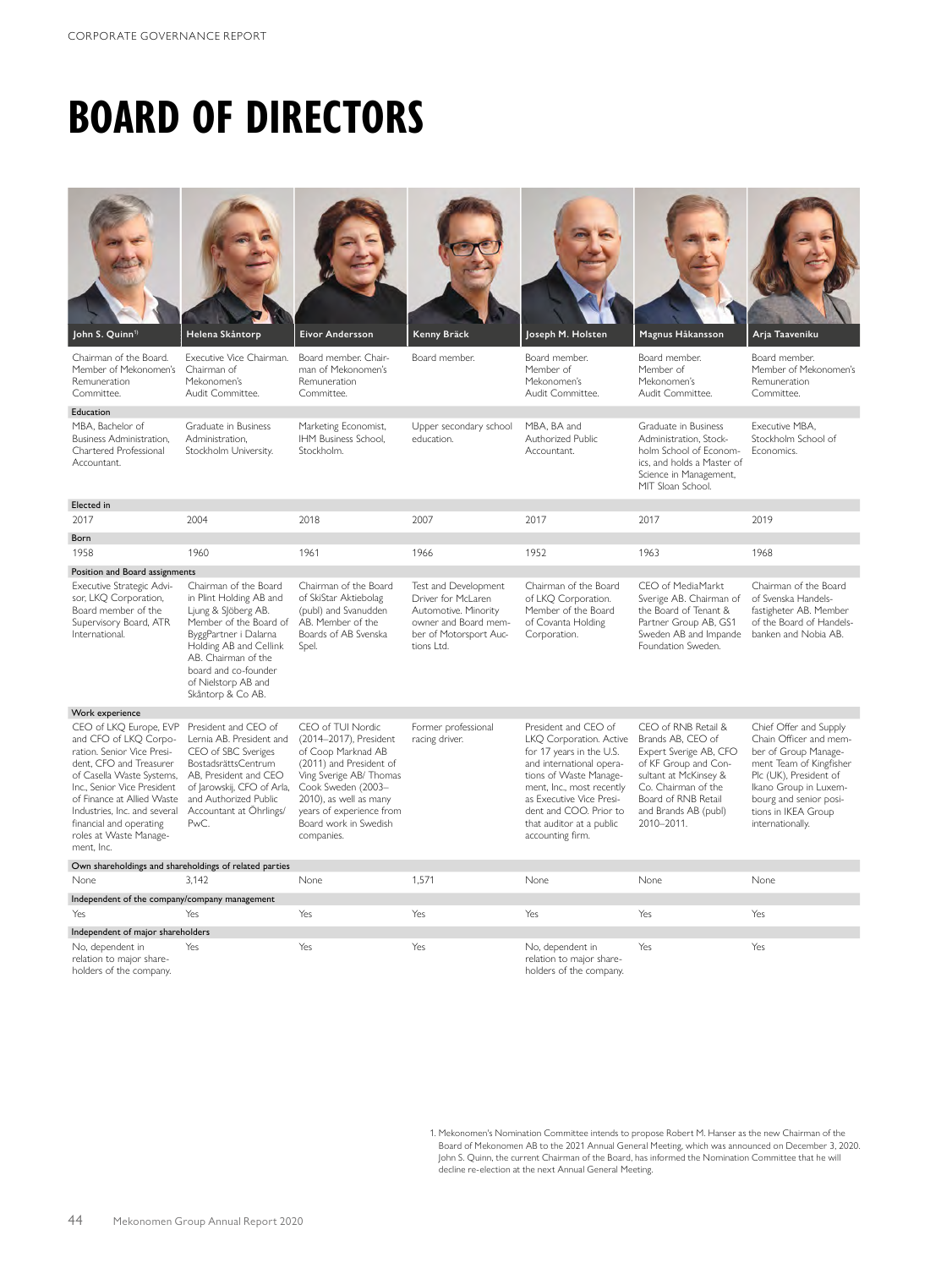# **GROUP MANAGEMENT TEAM**













President and CEO Director of Business Development and Strategy Director of Communications, Marketing and HR Director of Legal Affairs and Sustainability CFO COO Born 1963 1978 1982 1966 1967 1974 Education Technical upper-secondary school, supplemented with short economics and management courses. (Master Psychology/ Behavioural Science, Luleå University of Technology) Jurisprudence – civil law, Luleå University of Technology, PR and Communication, Berghs School of Communication. Master of Laws, Lund University. Graduate in Business Administration, Stockholm University. Master of Science in Engineering Physics, Chalmers University of Technology. MBA – Master's Course in International Business Administration, Chalmers University of Technology. Employed 2001 2010 2010 2003 2017 2011–2016, 2017– Work experience President of MECA Scandinavia. Before that held senior positions in MECA since 2001 and President of Swecar AB. President of Promeister Solutions. Various positions within business development in MECA, Sigma, Tectura and as self-employed. Director of Communications, Mekonomen Group, Information Manager, IMA Sport. Director of Legal Affairs, HR and Environment, MECA Group. Attorney-at-law, Advokatfirman Vinge. Clerk of Helsingborg District Court. CFO of Tele2 Sweden, CFO Inflight Service. Financial Manager Spendrups Bryggerier. Various positions in development, sales and purchasing Scania CV AB in Södertälje. Board appointments Deputy Chairman of Association of Swedish Wholesalers of Automotive Parts and Accessories (SBF). Board member of Oscarson Invest Aktiebolag. Board member of Swedspot, Ezeride AB, Lasingoo Sverige AB, Telge Tillväxt AB and Forthright AB. – – Board member of Green landscaping AB, SinterCast AB, Deputy board member in ällenius Invest AB, KAAX Investment AB (and subsidiaries), Scylla and Charybdis AB, and ANNMAKA AB. – Own shareholdings and shareholdings of related parties 230,000 3,300 3,800 3,800 16,582 5,000 Share awards 2,250 (LTIP2019) 5,000 (LTIP2020) 800 (LTIP2019) 2,500 (LTIP2020) 800 (LTIP2019) 3,000 (LTIP2020) 800 (LTIP2019) 3,000 (LTIP2020) 1,600 (LTIP2019) 3,000 (LTIP2020) 800 (LTIP2019) 3,000 (LTIP2020)



1. From February 7 2020, Petra Bendelin, Director of Business Development and Strategy, is a member of the Group Management Team. 2. Since November 2020, Gabriella Granholm has an expanded role with responsibility also for HR.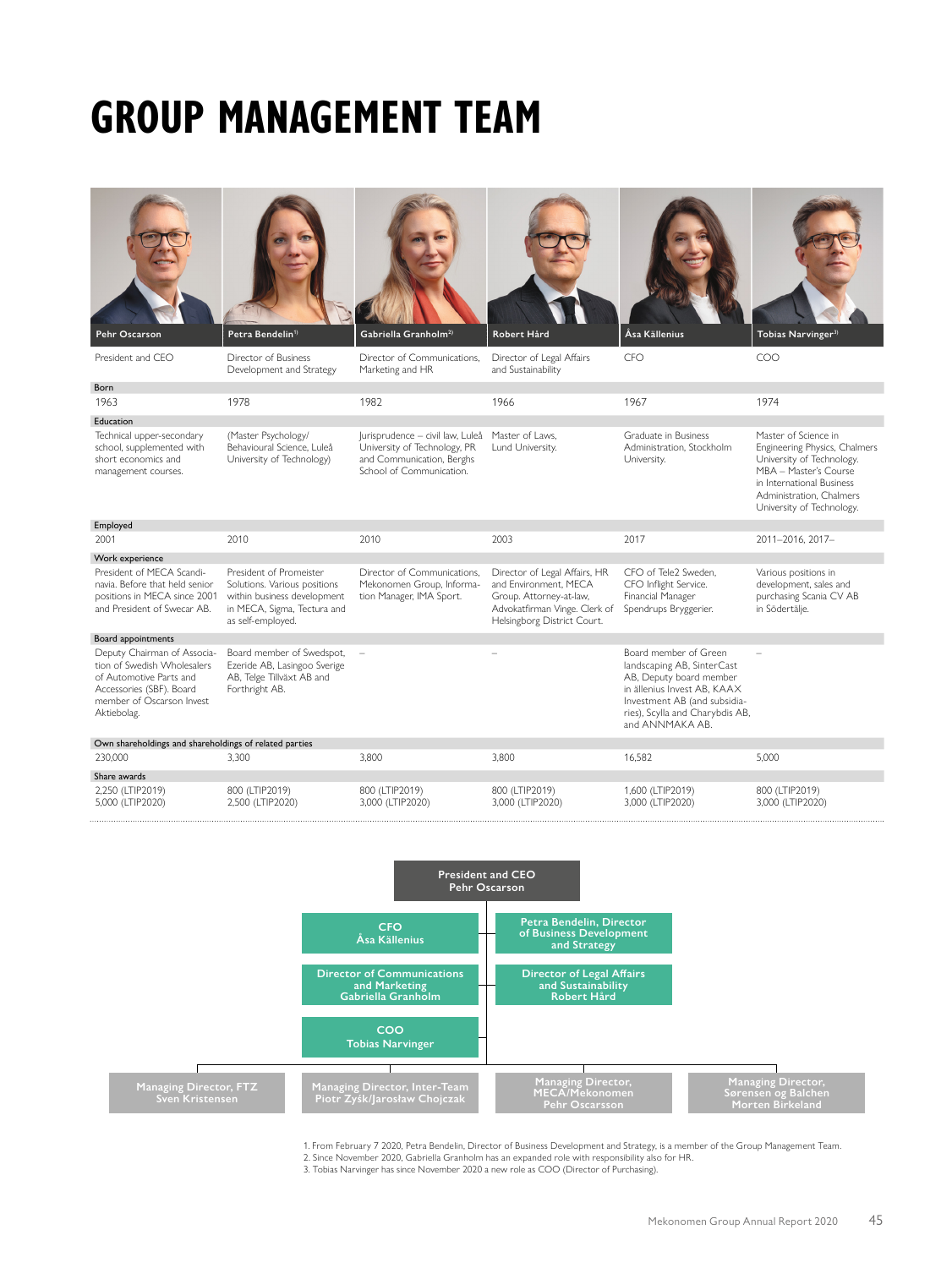#### **8 President and CEO and Group Management Team** President and CEO

The President is appointed and may be discharged by the Board and the work is regularly evaluated by the Board, which occurs without the presence of the Group Management Team.

Pehr Oscarson has been the President and CEO of Mekonomen AB since March 1, 2017. Prior to that, he served as the acting President and CEO of Mekonomen AB since October 6, 2016. Pehr Oscarson has no shareholdings or partial ownership in companies that Mekonomen AB or the company's subsidiaries have significant business ties with.

#### Group Management Team

In 2020, the Group Management Team consisted of the President and CEO, the CFO, the Director for Communication and Marketing, the Director of Legal Affairs and Sustainability and the Director of Purchasing. In November 2020, the title Purchasing Director was changed to COO and HR was added as responsibility for Director of Communication and Marketing). From February 7, 2020, Petra Bendelin, Director of Business Development and Strategy, is a member of the Group Management Team for Mekonomen AB. A more detailed presentation of the current Group Management Team is found on page 45.

#### Remuneration of senior executives

It is considered very important to ensure that there is a clear link between remuneration and the Group's distinct values and financial goals in both the short and the long term. The guidelines for remuneration of senior executives was approved by the 2020 Annual General Meeting. It entail that the company is to offer marketbased remuneration that allows the Group to recruit and retain the right executives, and entail that the criteria for determining remuneration is to be based on the significance of work duties and employees' competencies, experience and performance. The purpose of the guidelines is to enable such remuneration, but also to link the total remuneration to Mekonomen Group's strategy and long-term interests, including sustainability.

Remuneration is to comprise:

- fixed basic salary,
- short-term variable remuneration,
- long-term share-based incentive programme (LTIP), decided yearly by the Annual General Meeting,
- pension benefits,
- other benefits and
- severance pay.

The guidelines encompass the Group Management Team, including the President. Remuneration is determined by the Board's Remuneration Committee. Remuneration of the President and CEO is determined by the Board in its entirety. Long-term share-based incentive programmes are decided by the Annual General Meeting, however.

President and CEO Pehr Oscarson has a fixed cash basic salary per month and a short-term cash variable salary portion, which is based on the company's earnings and that can amount to a maximum of 60<sup>1</sup>) per cent of the basic annual salary. The President and CEO are included in LTIP 2020, which was approved at the 2020 Annual General Meeting, and LTIP 2019, which was approved at the 2019 Annual General Meeting. The President and CEO receives

1) 72 per cent for 2020 (120 per cent of 60 per cent, in line with the compensation guidelines).

a pension benefit amounting to a maximum of 30 percentage points of the base salary. Other benefits primarily consist of a company car. The period of notice for the President and CEO is 12 months if employment is terminated by the company, and six months if terminated by the President and CEO. In addition, severance pay of a maximum of 12 months' salary may be paid in the event of termination of employment by the company. The shortterm variable remuneration for other senior executives is based on the Group's earnings and on individual qualitative parameters and can amount to a maximum of a certain percentage of the fixed annual salary. The percentage is linked to the position of each individual and is 33 percentage points for members of the Group Management Team. Other benefits refer primarily to company cars. Pension premiums are paid in an amount that is based on the ITP plan or a corresponding system for employees outside Sweden. Pensionable salary comprises basic salary.

The company applies a period of notice of no more than 12 months. In addition, severance pay of a maximum of 12 months salary may be paid in the event of termination of employment by the company. Upon resignation, a six-month period of notice applies.

The 2020 Annual General Meeting also resolved to establish a long-term incentive programme (LTIP 2020), in accordance with the Board's proposal. LTIP 2020 comprises a maximum of 30 employees consisting of the Group Management Team of Mekonomen Group and some other key individuals in the Group. For information on the complete proposal, refer to the minutes of the 2020 Annual General Meeting on the company's website and Note 5 of the 2020 Annual Report.

The LTIP 2019 share-based incentive program is already in effect. Read more about remuneration of senior executives in Note 5 of the 2020 Annual Report and in the company's remuneration report on www.mekonomen.com.

# **9 Sustainability governance**

Sustainability is an integral part of the Group's strategy and its operating activities. The strategy is based on our material sustainability areas where topics including the UN's global sustainable development goals and climate-related risks and opportunities have been analysed. Read more about the strategy on page 14 and the materiality analysis on page 19 and 93.

The Group has signed the UN Global Compact's principles in the areas of human rights, working conditions, the environment and anti-corruption. The Group's Code of Conduct is the Group's highest governing document in the area of sustainability; it has been approved by the Board and contains several policies. It also serves as the basis for the Group's other policies and rules.

The Group's requirements on suppliers regarding sustainability are clarified in a special supplier code.

The organizational governance for the strategic sustainability work, including targets and follow-up, rests with the Group Management Team, where the Director of Legal Affairs and Sustainability has the overall responsibility. The sustainability work is led and coordinated by the Group's sustainability manager, who reports to the Director of Legal Affairs and Sustainability. The responsibility for the strategic focus on specific sustainability issues in the Group rests with the manager of the respective area. Sustainability risks, including climaterelated risks, are managed according to the risk management process. Read more on page 26.

The Board of Directors follows up the sustainability work in the Group Management Team's reporting.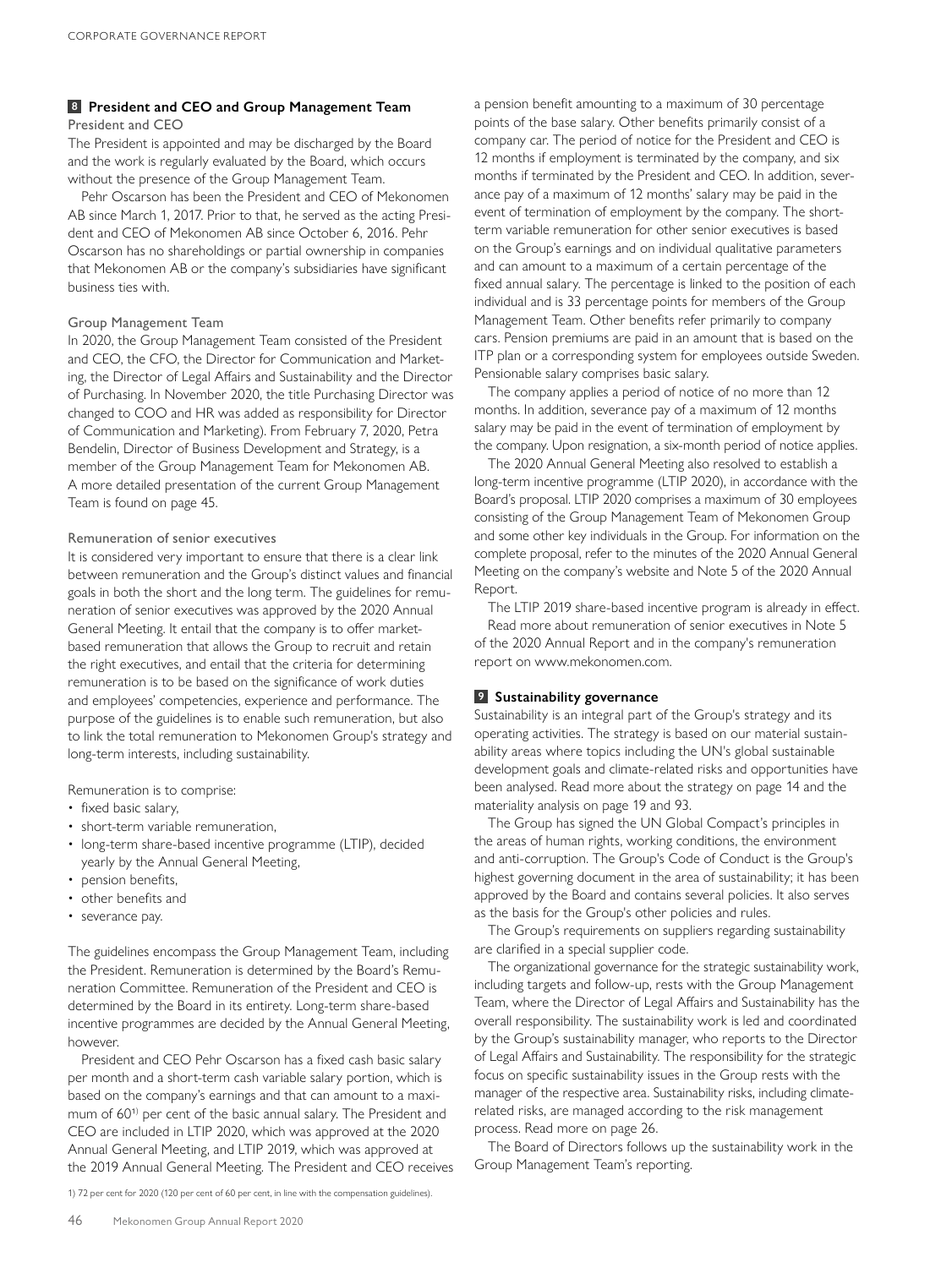# **10 Investment Committee**

The Investment Committee manages and prepares matters concerning the Group's investments in accordance with the investment policy. An investment means an object that is expected to have a value over a longer period, regardless of the form of financing.

Mekonomen Group has an Investment Committee where the President and CEO decide on investments above a certain limit. Furthermore, there are local committees within the Group's business areas where the business area's CEO decides on investments below the Group's regulated limit. Major investments are approved by the Board of Directors. The monitoring of outcomes in relation to the investment calculation according to the decision basis is followed up after two years in the decision forum.

# **11 Risk Management and Compliance Committee**

The Risk Management and Compliance Committee has the overall responsibility for ensuring, through guidance and control, an overview of the Group's risks and reporting significant changes in the risk picture, including compliance with regulations. The committee includes all Group Management Team members as well as the Group's Head og Risk and Internal Audit. The President and CEO is chairman and responsible for cohesive risk management. The committee normally has 6 scheduled meetings a year, but in 2020, 14 meetings were held due to more extensive activities in the risk area, related to covid-19 and a data breach in the MECA/ Mekonomen business area.

During the year, a new ERM policy was approved by the Board, which clarifies the requirements for more formalized and thorough work throughout the Group. Read more in the risk management section on page 26. The Group's risk management function is a second-line function under the Group Management Team, with reporting responsibility to the Board and the Audit Committee.

#### **12 Internal control of financial reporting**

The Board is responsible for Mekonomen Group's internal control, the overall purpose of which is to protect the owners' investment and the company's assets. The Audit Committee has special responsibility to monitor the effectiveness of risk management and internal control regarding financial reporting. The figure below shows how the Group works with internal control and shows that it is recurring work that is continuously changing and can be improved. During 2019, a second-line function was established with responsibility for developing and following up the Group's internal control work, with reporting responsibility to the Board and the Audit Committee.

Internal control for financial reporting is included as a part of the overall internal governance and control and constitutes a central part of the Group's corporate governance. According to generally accepted frameworks established for this purpose, including COSO, internal control is usually described from five different aspects described below.

#### Control environment

The control environment constitutes the basis for internal governance and control. An important part of the control environment is that decision paths, authorities and responsibilities, as well as competence requirements must be clearly defined and communicated between various levels in the organization and that the control

documents are available in the form of internal policies, handbooks, guidelines and manuals, are adapted to operational changes and are updated regularly.

To help strengthen the internal control, the Group has prepared a financial handbook that provides an overall view of existing policies, rules and regulations and procedures within the financial area. The handbook is updated annually.

In addition, for implementation 2021, there is an overall corporate governance document that will provide new employed Managers, but also existing, with a comprehensive overview of the requirements placed on a manager. This document clarifies organization and decision pathways, goals, values and overall strategies, formal governance tools and all Group policies other than those stated in the financial handbook.

#### Risk assessment

Risk assessment and risk management mean that the management is aware of and has itself assessed risks and threats in the business. The Group conducts frequent mapping of the Group's risks. Among identified risks are a number of items in the financial statements and administrative flows and processes where there is an elevated risk of error.

The company works continuously to reduce these risks by strengthening controls.

#### Control activities

Control activities are the measures and procedures that the management has structured to keep errors from arising and to discover and resolve errors. Risks of errors in the financial reporting are reduced through a high level of internal control over the financial reporting, with specific focus on significant areas defined by management and the Board. Within the Group, there are specific control activities that are intended to ensure the timely discovery or prevention of the risks of errors in the reporting.



The illustration shows how different components (grey boxes) interact within internal governance and control.